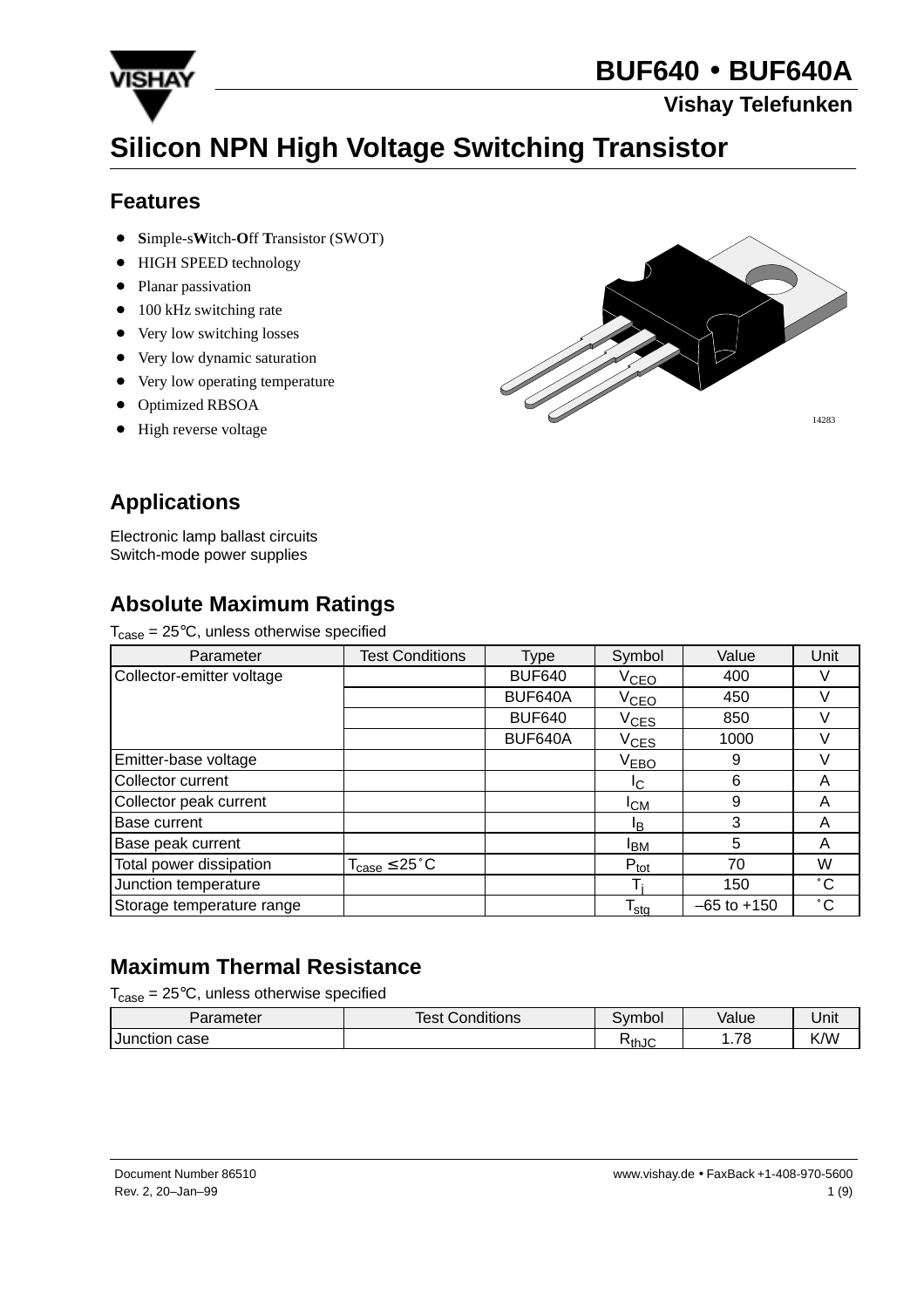## **Vishay Telefunken**



#### **Electrical Characteristics**

 $T_{\text{case}} = 25^{\circ}\text{C}$ , unless otherwise specified

| Parameter                            | <b>Test Conditions</b>                                                                                 | <b>Type</b>   | Symbol                 | Min | Typ | Max  | Unit   |
|--------------------------------------|--------------------------------------------------------------------------------------------------------|---------------|------------------------|-----|-----|------|--------|
| Collector cut-off                    | $V_{CF} = 850 V$                                                                                       | <b>BUF640</b> | <b>I</b> CES           |     |     | 100  | μA     |
| current                              | $V_{CF} = 1000 V$                                                                                      | BUF640A       | $I_{CES}$              |     |     | 100  | μA     |
|                                      | $V_{CE}$ = 850 V; T <sub>case</sub> = 150 °C                                                           | <b>BUF640</b> | <b>I</b> CES           |     |     | 0.5  | mA     |
|                                      | $V_{CE}$ = 1000 V; T <sub>case</sub> = 150 °C                                                          | BUF640A       | <u>ICES</u>            |     |     | 0.5  | mA     |
| Collector-emitter                    | $I_C$ = 500 mA; L = 125 mH;                                                                            | <b>BUF640</b> | $V_{(BR)CEO}$          | 400 |     |      | V      |
| breakdown voltage<br>(figure 1)      | $I_{measure} = 100 \text{ mA}$                                                                         | BUF640A       | $V_{(BR)CEO}$          | 450 |     |      | $\vee$ |
| Emitter-base<br>breakdown voltage    | $I_F = 1$ mA                                                                                           |               | $V_{(BR)EBO}$          | 9   |     |      | $\vee$ |
| Collector-emitter                    | $I_C = 1$ A; $I_B = 0.1$ A                                                                             |               | V <sub>CEsat</sub>     |     |     | 0.5  | $\vee$ |
| saturation voltage                   | $I_C$ = 2.5 A; $I_B$ = 0.5 A                                                                           |               | V <sub>CEsat</sub>     |     |     | 0.75 | $\vee$ |
| Base-emitter                         | $I_C = 1$ A; $I_B = 0.1$ A                                                                             |               | $V_{BEast}$            |     |     | 1.1  | $\vee$ |
| saturation voltage                   | $I_C = 2.5$ A; $I_B = 0.5$ A                                                                           |               | $V_{BEast}$            |     |     | 1.2  | $\vee$ |
| DC forward current                   | $V_{CE} = 2 V$ ; $I_C = 0.1 A$                                                                         |               | $h_{FE}$               | 15  |     |      |        |
| transfer ratio                       | $V_{CE} = 2 V; I_C = 1 A$                                                                              |               | $h_{FE}$               | 15  |     |      |        |
|                                      | $V_{CF} = 2 V$ ; $I_C = 2.5 A$                                                                         |               | $h_{FE}$               | 8   |     |      |        |
|                                      | $V_{CF} = 5 V$ ; $I_C = 5 A$                                                                           |               | $h_{FE}$               | 4   |     |      |        |
| Collector-emitter<br>working voltage | $V_S = 50$ V; L = 1 mH;<br>$I_C = 2.5$ A; $I_{B1} = 0.5$ A;<br>$-I_{B2} = 0.5$ A; $-V_{BE(off)} = 5$ V | BUF640A       | <b>V<sub>CEW</sub></b> | 550 |     |      | $\vee$ |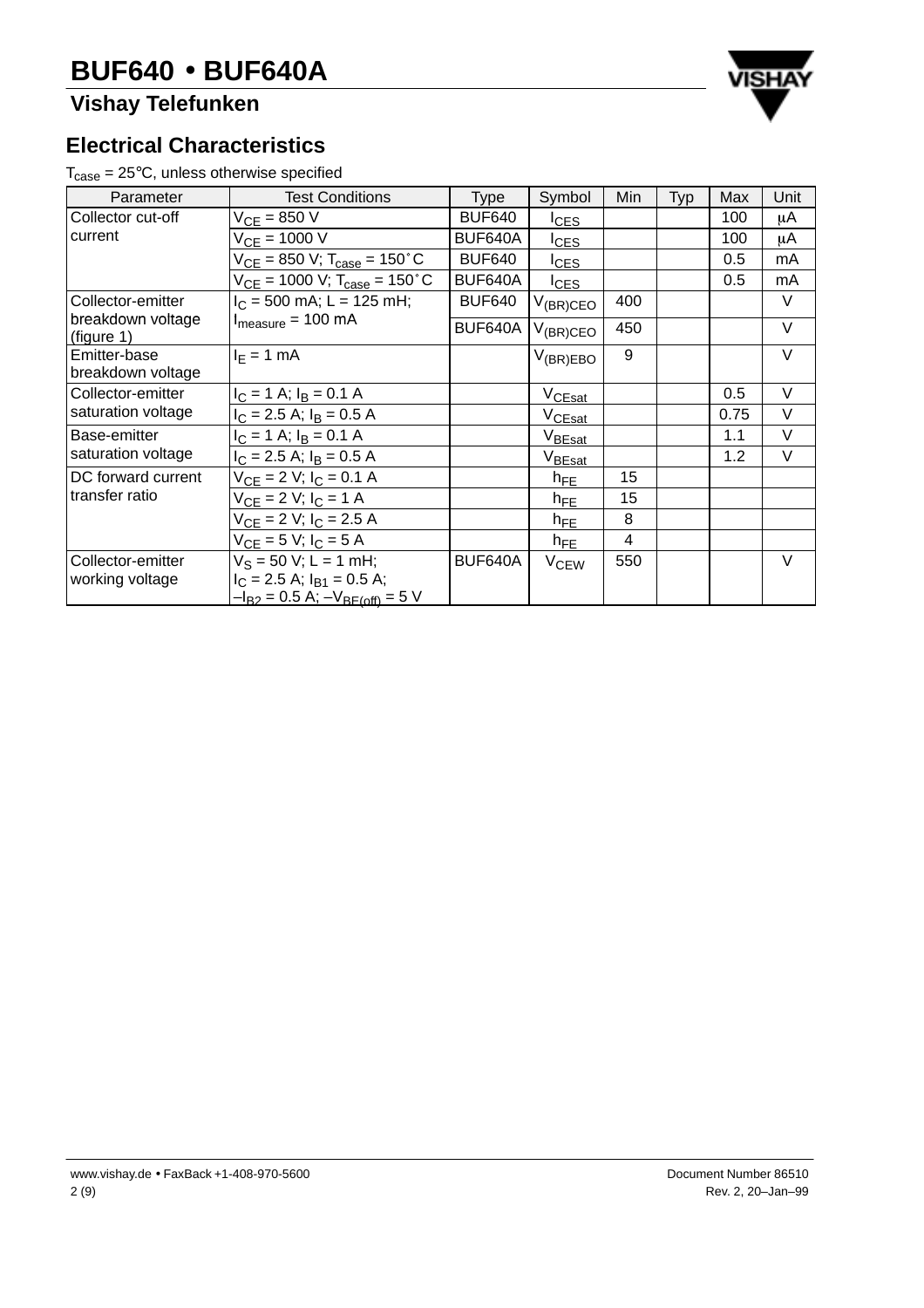

## **Vishay Telefunken**

### **Switching Characteristics**

 $T_{\text{case}} = 25^{\circ}\text{C}$ , unless otherwise specified

| Parameter                 | <b>Test Conditions</b>                                                                                        | <b>Type</b> | Symbol            | Min | Typ  | Max  | Unit |
|---------------------------|---------------------------------------------------------------------------------------------------------------|-------------|-------------------|-----|------|------|------|
| Resistive load (figure 2) |                                                                                                               |             |                   |     |      |      |      |
| Turn on time              | $I_C = 2.5$ A; $I_{B1} = 0.5$ A;                                                                              |             | $t_{on}$          |     |      | 0.7  | μs   |
| Storage time              | $-V_{BB} = 0$ ; R <sub>BB</sub> = 0.6 $\Omega$                                                                |             | $t_{\rm s}$       |     |      | 1.8  | μS   |
| <b>Fall time</b>          |                                                                                                               |             | t£                |     |      | 0.4  | μs   |
| Turn on time              | $I_C = 2.5$ A; $I_{B1} = 0.5$ A;                                                                              |             | $t_{\mathsf{on}}$ |     |      | 0.7  | μs   |
| Storage time              | $-I_{R2}$ = 1.25 A; $V_S$ = 150 V                                                                             |             | $t_{\rm s}$       |     |      | 1.8  | μS   |
| Fall time                 |                                                                                                               |             | t <sub>f</sub>    |     |      | 0.4  | μS   |
| Inductive load (figure 3) |                                                                                                               |             |                   |     |      |      |      |
| Storage time              | $I_C = 2.5$ A; $I_{B1} = 0.5$ A;                                                                              |             | $t_{\rm s}$       |     | 1.6  | 2.2  | μs   |
| Fall time                 | $-V_{BE(off)} = 0$ ; R <sub>BB</sub> = 0.6 $\Omega$<br>$V_{\text{clamp}} = 300 \text{ V}; L = 200 \text{ µH}$ |             | t <sub>f</sub>    |     | 0.13 | 0.2  | μs   |
| Storage time              | $I_C = 2.5$ A; $I_{B1} = 0.5$ A;                                                                              |             | $t_{\rm s}$       |     | 1.7  | 2.5  | μS   |
| Fall time                 | $-I_{B2} = 1.25$ A; $V_{\text{clamp}} = 300$ V;<br>$L = 200 \mu H$                                            |             | t <sub>f</sub>    |     | 0.15 | 0.25 | μS   |



Figure 1. Test circuit for  $V_{(BR)CE0}$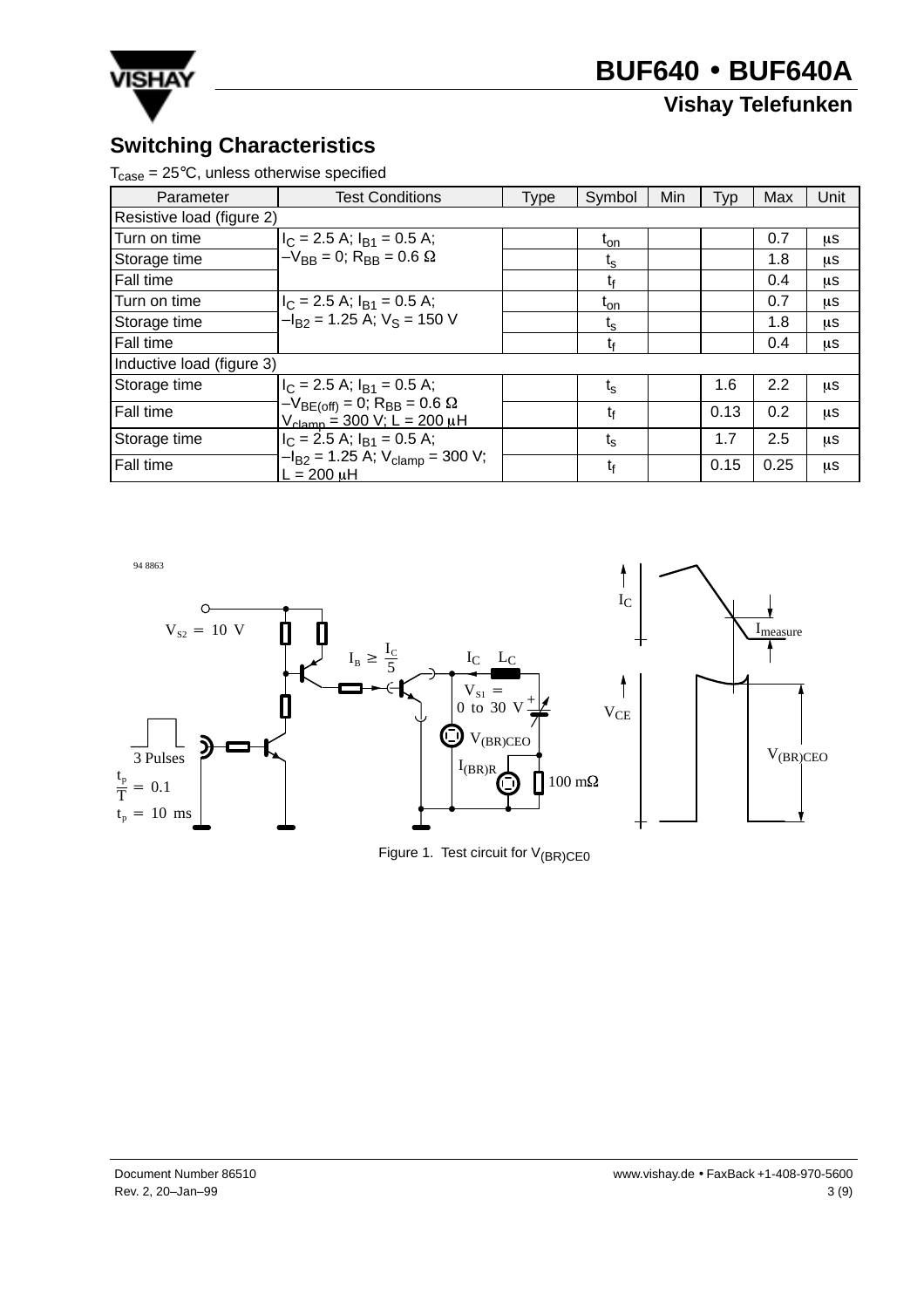## **Vishay Telefunken**









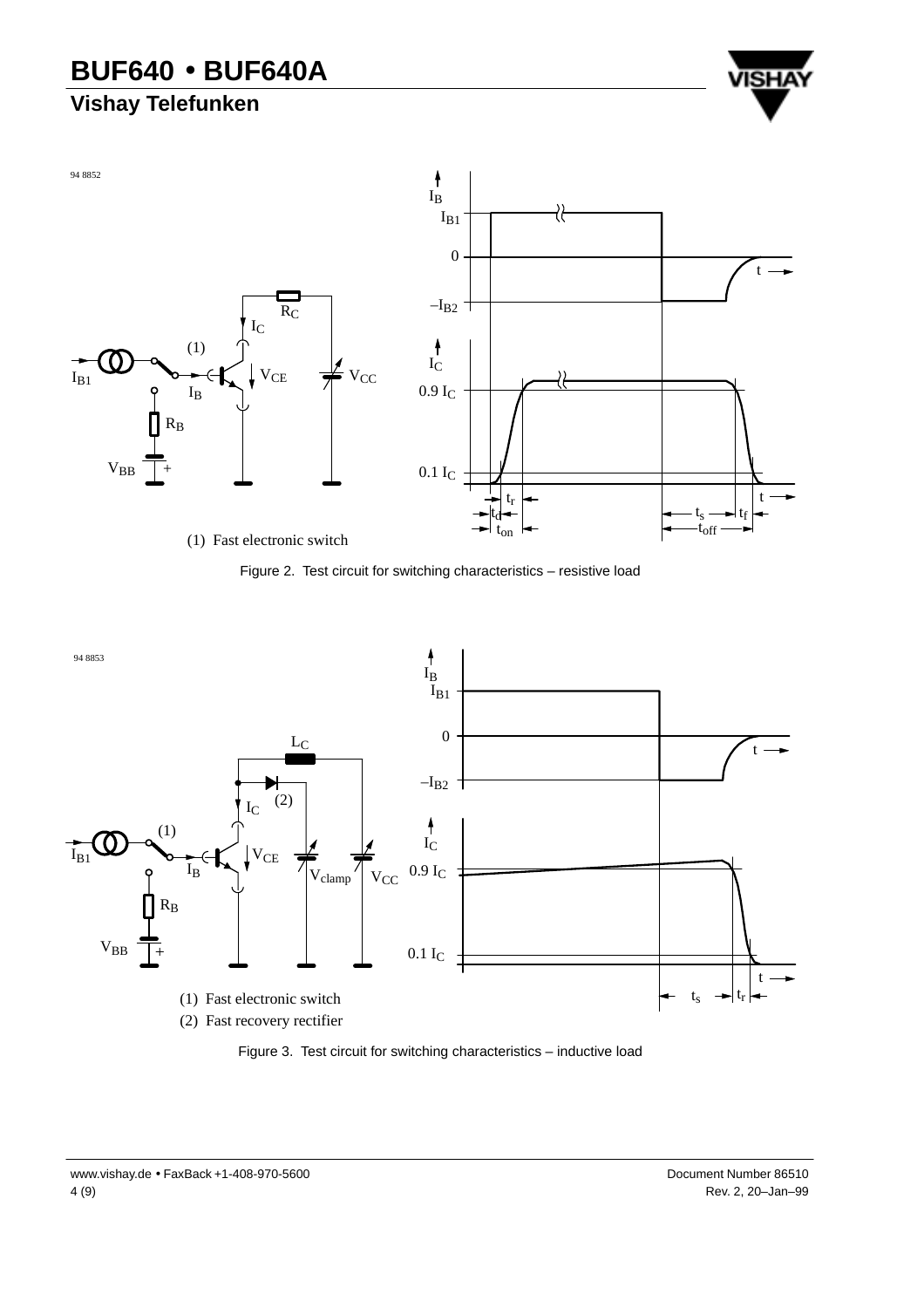

#### **Vishay Telefunken**

## **Typical Characteristics**  $(T_{\text{case}} = 25^{\circ} \text{C}$  unless otherwise specified)

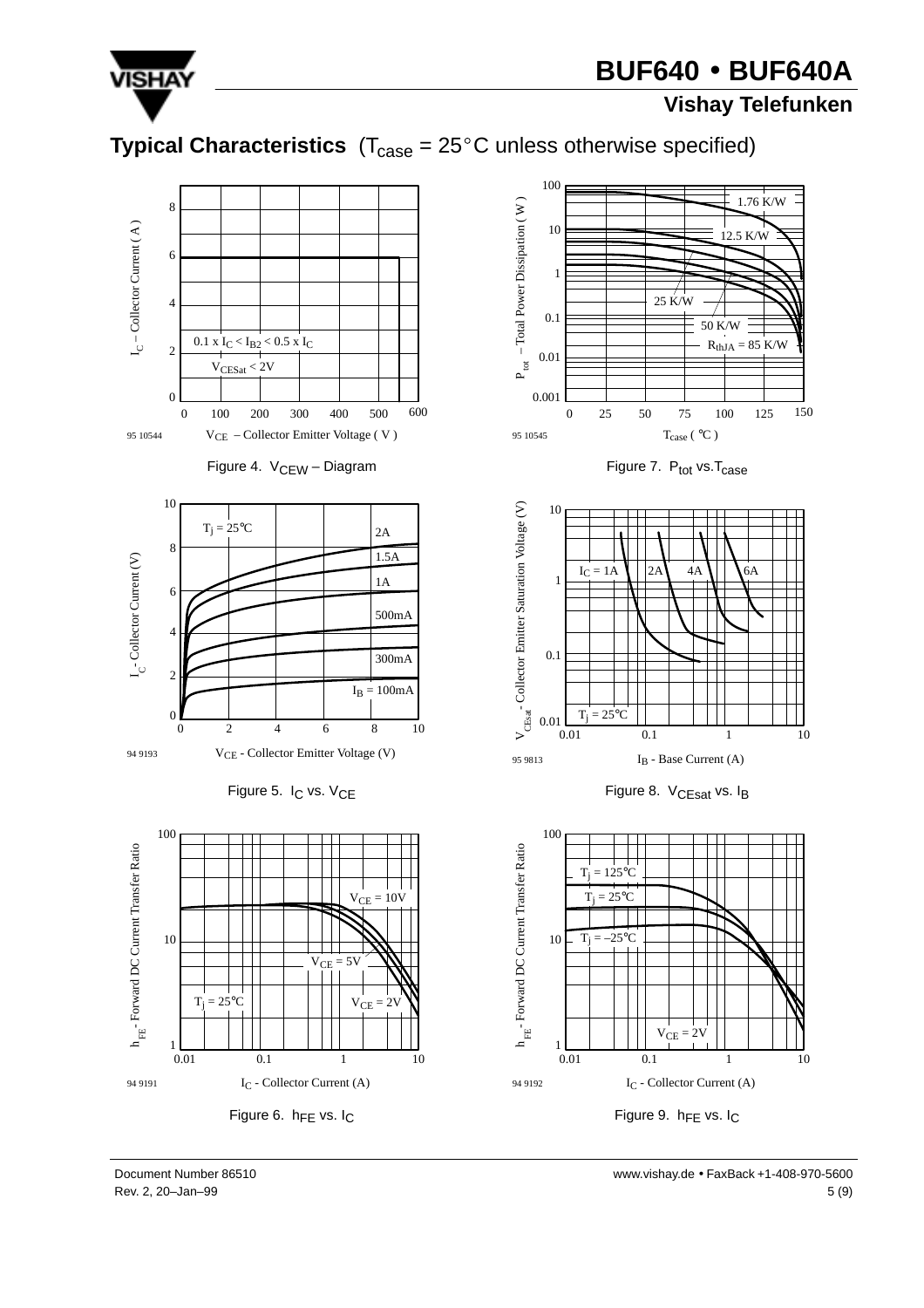## **Vishay Telefunken**

















Figure 13.  $t_f$  vs.  $-I<sub>B2</sub>/I<sub>B1</sub>$ 







Figure 15.  $t_f$  vs.  $-I<sub>B2</sub>/I<sub>B1</sub>$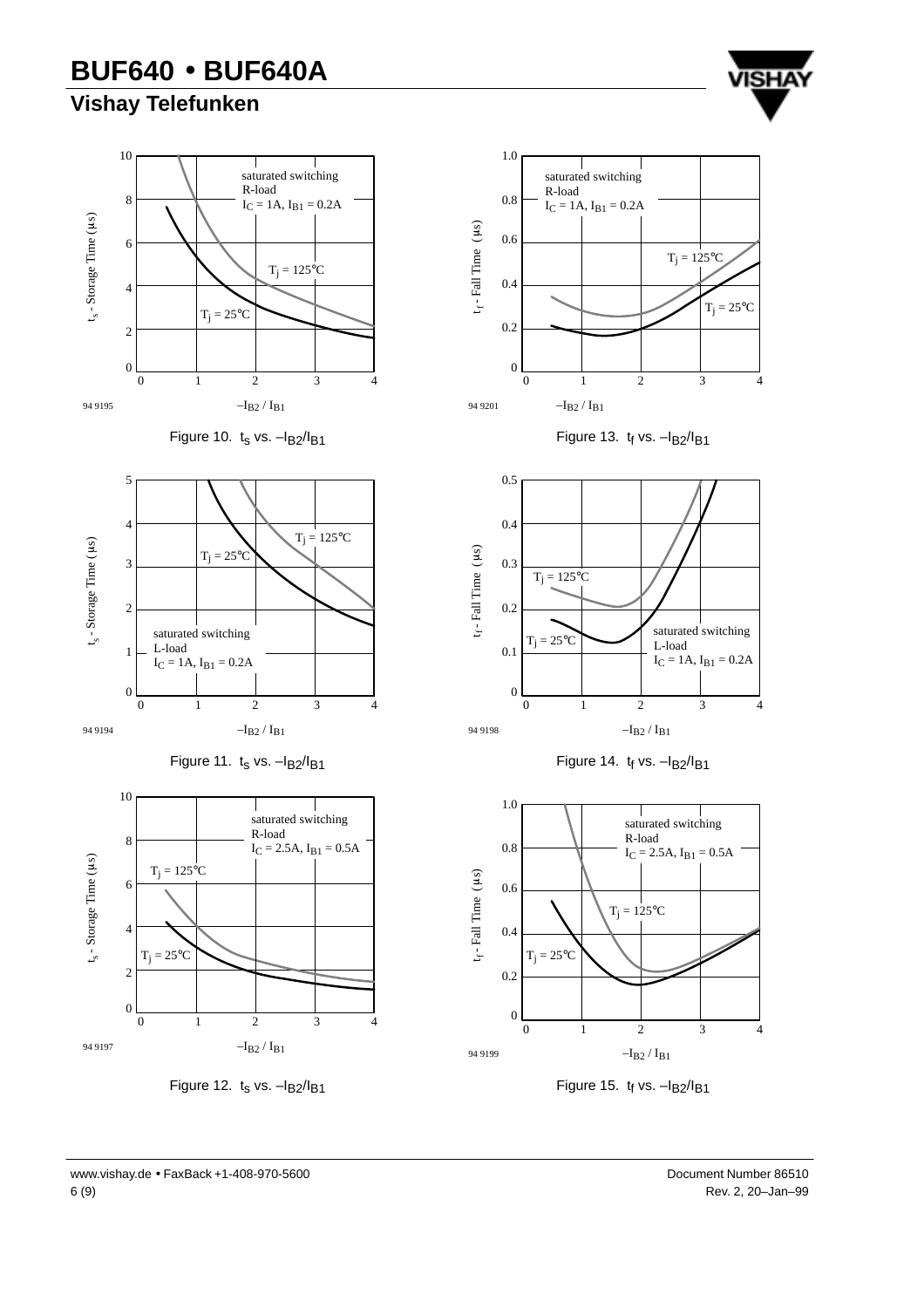

## **Vishay Telefunken**







Figure 17.  $t_f$  vs.  $-I_B2/I_{B1}$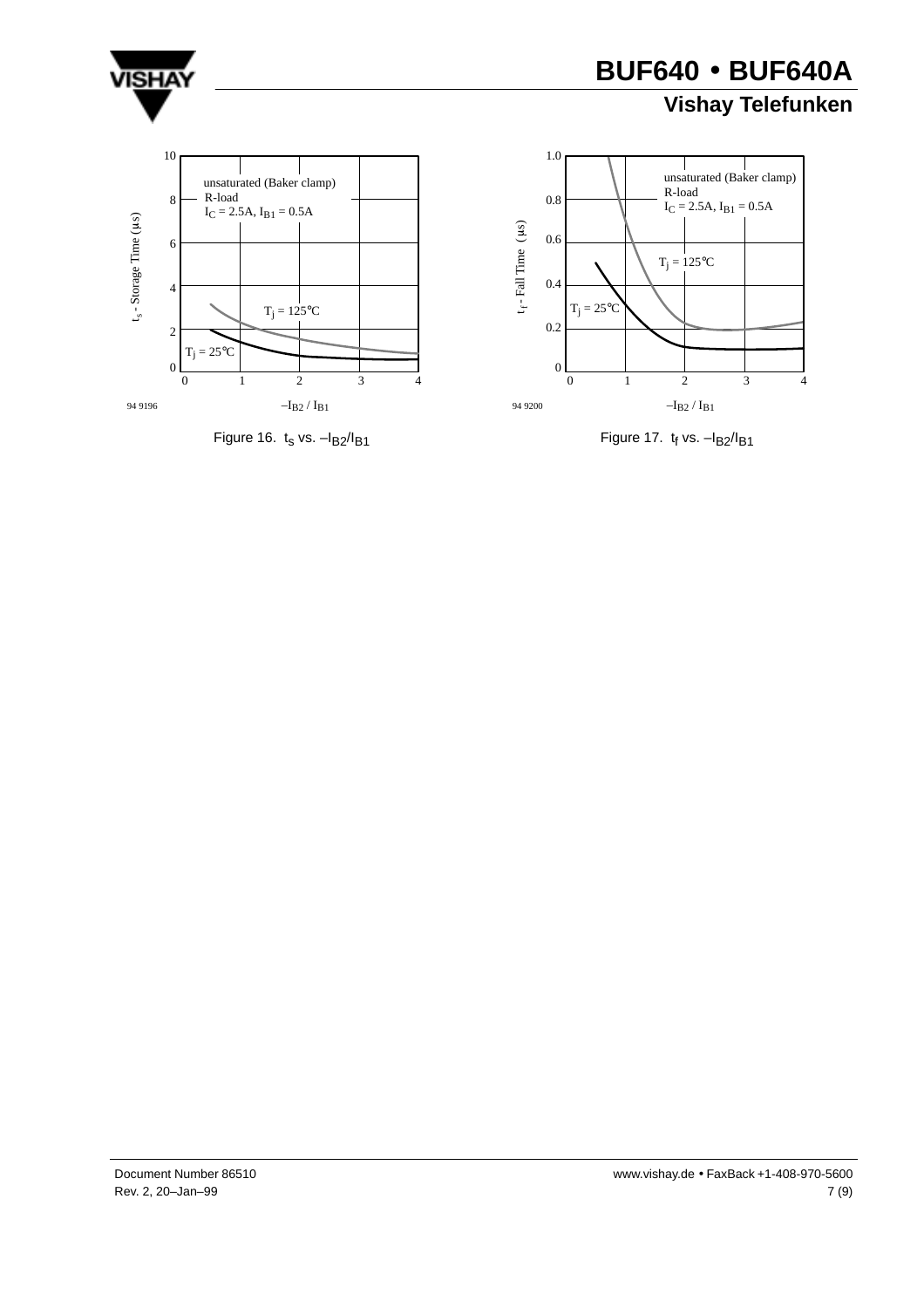**Vishay Telefunken**

#### **Dimensions in mm**



Collector connected with metallic surface

14A 3 DIN 41 869 JEDEC TO 220